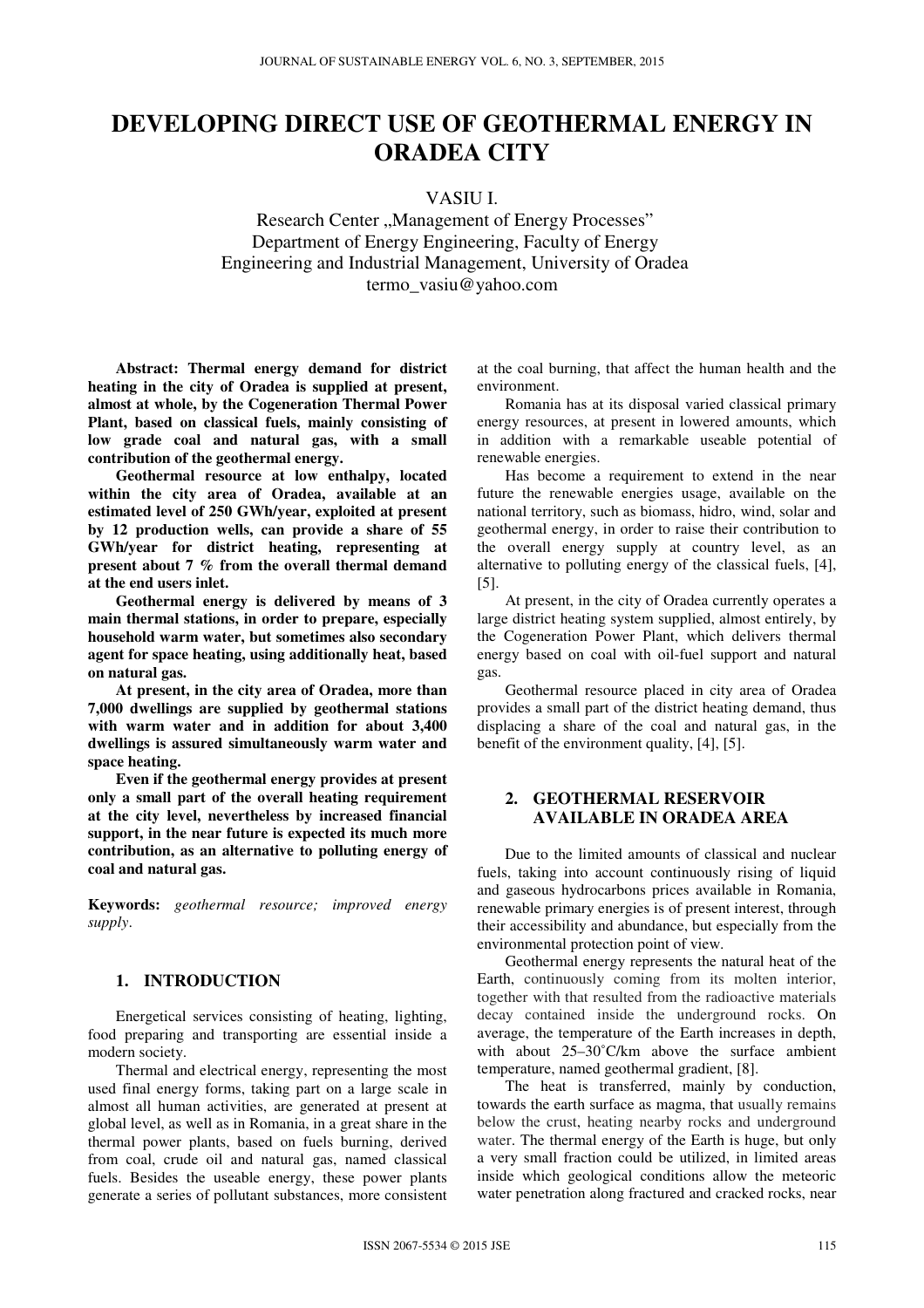the hot zones, at depths until 4.0-4.5 km, thus accumulating the heat.

Depending on the temperature and pressure, underground hot waters can migrates upwards through fractures and cracks, reaching the surface as geothermal fluid in form of hot springs, but most of it remains underground, stored in permeable and porous collecting rocks, at shallow to moderate depths, under a layer of impermeble rocks, forming hidro-geothermal reservoirs, named thermal aquifers, [2].

Currently are exploited hidro-geothermal reservoirs, located until usually depths of 2.0-2.5 km, rarely below 3 km, easily accessible in favorable economical conditions, in present-day stage of drilling technology. A great part

temperatures over the thermal aquifer take place due to the progressive rise of geothermal gradient from 2.7  $(3.5)^{\circ}$ C/100 m in est to 4.1  $(4.3)^{\circ}$ C/100 m in west, at the average operating depth of 2,400 m. The hidro-thermal collector allows reinjection of the used geothermal fluid at pressures below 10 bar and flow rate between 25-40  $1/s, [3], [4], [5].$ 

The main technical parameters of the Oradea hidrogeothermal system, are presented in table 1.

 Geothermal waters contain a series of dissolved substances, taken over from the collector, mainly including carbonates and sulphate of calcium, magnesium and sodium, as a r esult of limestone and

| Table 1. Main parameters of the hidro-geothermal<br>system in the city area of Oradea |             |                                             |                        |                                              |                                     |  |  |  |  |  |
|---------------------------------------------------------------------------------------|-------------|---------------------------------------------|------------------------|----------------------------------------------|-------------------------------------|--|--|--|--|--|
| Area                                                                                  | Depth       | <b>Temperature</b><br>at the well<br>outlet | Geothermal<br>gradient | <b>Well flow artesian</b><br>/pumping regime | Overall<br>mineral salts<br>content |  |  |  |  |  |
| $[km^2]$                                                                              | [km]        | [°C]                                        | $\Gamma$ °C/100 m]     | [1/s]                                        | $\left[\frac{g}{l}\right]$          |  |  |  |  |  |
| 110                                                                                   | $2.2 - 3.2$ | 70-105                                      | $2,7-4,1$              | $4-30/20-50$                                 | $0.8 - 1.4$                         |  |  |  |  |  |

of hidro-geothermal resources comprise of low and medium enthalpy, at  $50-160^{\circ}$ C, commonly in range of 50-110 $^{\circ}$ C, delivered by wells with deep less than 3 km, suitable for heating purposes, [2], [4], [8].

Geothermal energy is considered a renewable resource because the heat emanating continuously from the Earth depth is limitless, ensuring an abundant, inexhaustible and clean energy supply.

Considerable hidro-geothermal resources have been discovered on the Romanian territory, mainly along the western border, generally at low enthalpy, inside the range temperature of  $45-120^{\circ}$ C, suitable for direct heating purposes.

Geothermal energy, available in the city area of Oradea at an appreciable thermal potential, can provide only partly, besides classical fuels, the district heating demand, representing a significant, abundant and clean local primary energy source.

Hidro-geothermal reservoir identified in the Oradea's city underground covers an area of  $110 \text{ km}^2$ , located in limestone and dolomite rocks of Triassic age, placed at variable depths inside of 2.2-3.2 km, with natural recharge from Borod-Aleşd zone, by gravitational penetration of meteoric water, [3], [4].

Another 2 wells were drilled in recent years in the city area of Oradea, so at present the exploitation of thermal reservoir is achieved using 14 wells drilled in the city limits, from which 12 production wells, 1 reinjection well and 1 well comprised in the further development of geothermal energy direct use in Nufarul district, [5].

The pressure existing in aquifer allows the artesian operation of wells at a geothermal water flow between 5- 25 l/s per well, depending on the geological structure of rocks in area, with possibility of increasing to about 20- 50 l/s in underground pumping system. The overall flow rate of all wells reach about 65-75 l/s by comparison with a total potential evaluated at 140 l/s. Registered temperatures at the outlet of wells are in range of 72-  $74^{\circ}$ C in the eastern (Velenta) and  $105-106^{\circ}$ C in the western (Iosia-Nord) side of the city area. This change of dolomite presence in aquifer. In a suitable range of temperatures, these dissolved components can be form deposits of scale (crust) on the inner space of thermal circuits, leading to decreased performances of thermal equipments and damages of installations.

Geothermal fluid exploited in city area of Oradea has an overall mineral salts content (disolved) inside a range of 0.8-1.4 g/l (2 g/l in Nufarul district), without major tendency of scaling on the inner surfaces of thermal equipments, reasonable for utilization by means of heat exchangers. Chemical analysis has established thermal waters of calcium-sulphate-bicarbonate type, almost with absence of dissolved gas, [5].

The useable heating potential of a geothermal area  $(\Phi_{\alpha})$ , can be calculated by summing the thermal power of all wells, [1]:

$$
\Phi_{ga} = 10^{-3} \sum_{n=1}^{k} \phi_{gw,n} \text{ [kW]} \tag{1}
$$

$$
\varphi_{\rm gw} = D_{\rm w} \cdot c_{\rm pg} \cdot (T_{\rm wo} - T_{\rm r}) \quad \text{[W]} \tag{2}
$$

where:  $\varphi_{gw}$ [W] – thermal power relating to one well;

 $D_w$ [kg/s] – average geothermal fluid flow extracted by the well;

 $c_{pg}$ [kJ/kg·K] – medium specific heat at constant pressure of the geothermal fluid; in case of Oradea's geothermal area  $c_{pg} = 1.030 \text{ kJ/kg} \cdot \text{K}$ ;

 $T_{wo}$ ,  $T_r[K]$  – temperature of the geothermal fluid available at the well head and returned from the consumers, respectively; usually  $T_r = (308 - 313)K$ ;  $(t_r = 30 - 35$ °C);

k − number of geothermal wells.

Thermal energy produced in a year, by the geothermal area  $(Q_{ga})$ , can be expressed in form of :

$$
Q_{ga} = 10^{-3} \cdot \sum_{n=1}^{k} q_{gw,n} \quad [MJ/year] \tag{3}
$$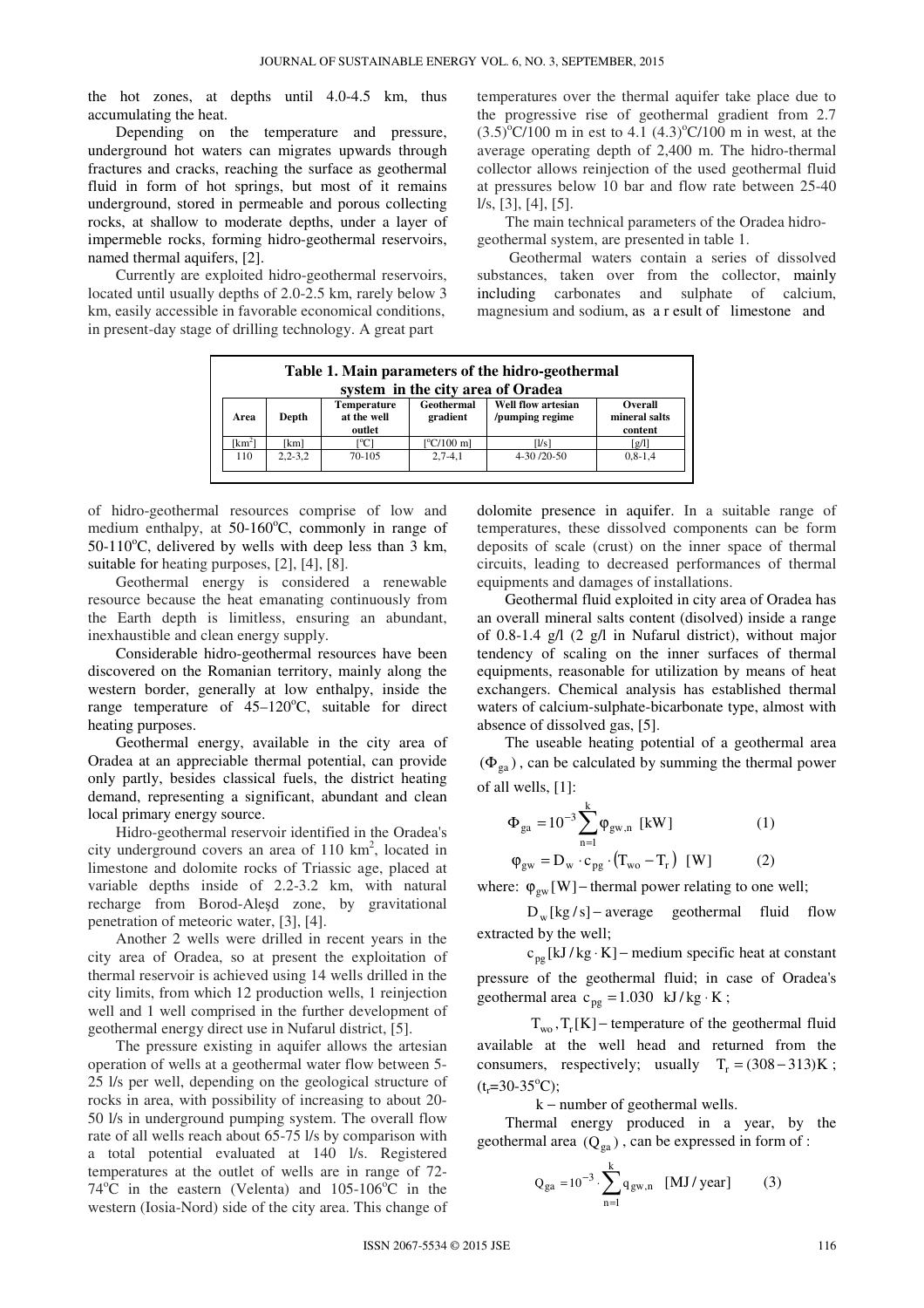$$
q_{gw} = \tau_{op} \cdot \varphi_{gw} \cdot 10^{-3} \text{ [kWh/ year]} =
$$
  
= 3,6 ·  $\tau_{op} \cdot \varphi_{gw} \cdot 10^{-3} \text{ [MJ/ year]} (4)$ 

in which:  $q_{gw}$ [kWh / year] – yearly geothermal thermal energy production of one well;

 $\tau_{\text{on}}$ [hours / year] – yearly operating time of the wells.

The yearly degree of geothermal energy use  $(\delta)$  may be defined as the ratio between thermal energy delivered to consumers, established by measurements at their inlet  $(Q_u)$  and thermal energy provided by the wells  $(Q_{ga})$ , calculated according to relations (3-4) above shown, considering the temperature on the return circuit until  $30^{\circ}$ C.

$$
\delta = \frac{Q_u}{Q_{ga}} \cdot 100 \, [\%]
$$
 (5)

Nowadays, geothermal resource available in the city area of Oradea has a remarkable potential, estimated at 250 GWh/year, valorised by means of 12 production wells, having a total installed thermal capacity estimated at  $14-15$  MW<sub>t</sub>, delivering a yearly production of about 110 GWh.



Of this production, 52-54 GWh/year, representing almost 7 % from the overall thermal requirement, is distributed through the existing district heating system, thus covering the thermal demand in the areas placed around the geothermal wells, (fig. 1), [4], [5].

# **3. DIRECT USE OF GEOTHERMAL ENERGY IN ORADEA CITY**

Geothermal energy use has been continuously developed in the city area of Oradea during the last years as an alternative heating source to the pollutant energy of coal and natural gas.

Generally, low entalpy geothermal energy exploited in the city area of Oradea and in its neighborhood is used directly, in the most part for heating purposes, including dwellings and industrial spaces, warm water preparation, industrial processes, greenhouse heating, but also for balneology, bathing and swimming, fish farming and aquaculture.

The geothermal fluid coming from Oradea's aquifer allows only direct utilization through heat exchangers, because of its low parameters, being impossible to achieve a cogeneration process based on a thermodynamic cycle, in order to obtain simultaneously thermal and electrical energy. Thus, geothermal energy is only distributed through pipe network and therefore the term "cogeneration geothermal system" sometimes used, have to be replaced with ,, geothermal heating system", [4], [5].

Warm water and space heating supply, through the heat exchangers, are among the most significant direct use of the low enthalpy geothermal resources.

Preferred temperature of the geothermal fluid for the simultaneous delivery of warm water and space heating is in the range 90-110°C and commonly the return temperature is between 35-40°C, [5].

The temperatures registered in range of  $72-105^{\circ}$ C at the geothermal wells head outlet, related to the thermal aquifer of Oradea, alows to provide warm water without temperature limits, for household or industrial purposes throughout the city area. In order to assure in addition space heating besides warm water, usually geothermal energy must be associated with natural gas and heat pumps.

Geothermal energy is delivered from the wells area to the consumers through the geothermal stations, achieved by Transgex Company, the most important operating in the Nufărul, Ioşia-Nord and Calea Aradului districts of the city. Few tehnical parameters of these geothermal stations are shown in the table 2, [4], [5].

| Table 2. Main geothermal stations<br>providing district heat in the city area of Oradea |                                   |                               |                                                 |                                 |                                               |                                 |                  |  |  |  |  |
|-----------------------------------------------------------------------------------------|-----------------------------------|-------------------------------|-------------------------------------------------|---------------------------------|-----------------------------------------------|---------------------------------|------------------|--|--|--|--|
|                                                                                         | Parameters of geothermal<br>wells |                               | <b>Geothermal fluid</b>                         | <b>Installed</b>                | <b>Number</b><br>оf                           | Number of dwellings<br>supplied |                  |  |  |  |  |
| Geothermal<br>station                                                                   | <b>Temperature</b>                | <b>Potential</b><br>flow rate | temperature<br>at the outlet<br>of installation | geothermal<br>power<br>capacity | secondary<br>heating<br>stations<br>connected | with:                           |                  |  |  |  |  |
|                                                                                         | at the well<br>outlet             |                               |                                                 |                                 |                                               | warm<br>water                   | space<br>heating |  |  |  |  |
|                                                                                         | $\Gamma^0$ Cl                     | [1/s]                         | $\Gamma^0$ Cl                                   | [MWt]                           | ۰                                             |                                 |                  |  |  |  |  |
| Nufărul                                                                                 | 74                                | 40                            | 28                                              | 6                               | $\overline{7}$                                | 6.000                           |                  |  |  |  |  |
| Iosia Nord                                                                              | 106                               | 32                            | 38                                              | 8                               | 3                                             | 3.400                           | 3.400            |  |  |  |  |
| Calea<br>Aradului                                                                       | 82                                | 10                            | 35                                              | $\mathcal{D}_{\alpha}$          | $\overline{c}$                                | 1.200                           |                  |  |  |  |  |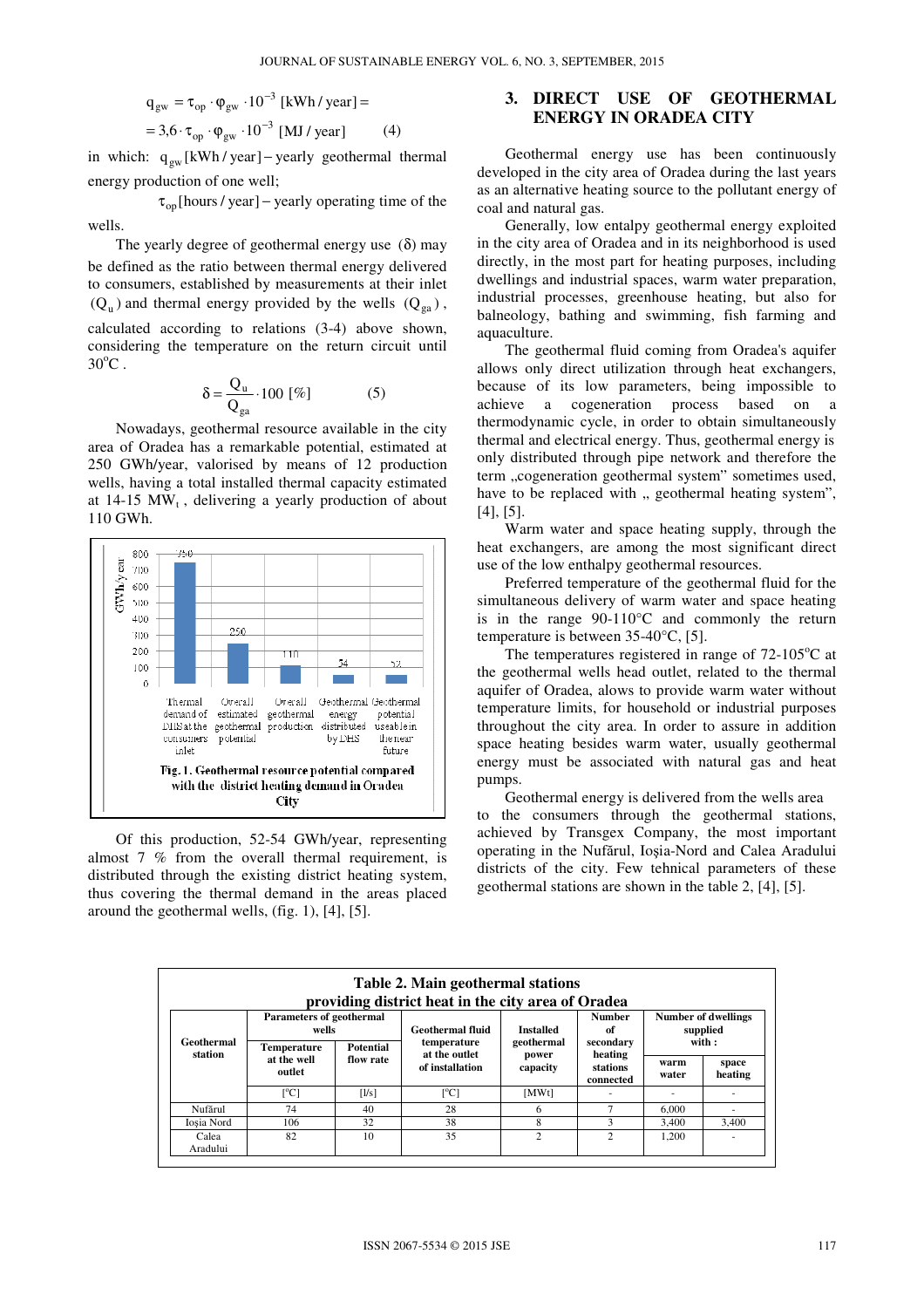#### **3.1. Space heating and warm water supply in Iosia-Nord district**

The well located in Ioşia-Nord district, that supply the Geotherm Station, operates in artesian mode at an delivery flow of 19-20 l/s, with possibility of increasing to 30-32 l/s in pumping regime, in the cold period of the year, when additional heat is needed to be provide to the consumers, in accordance with the external temperature.



Geotherm Station achieved in the district of Ioşia-Nord is the most updated achievement in the city, being equipped with 3 heat exchangers of plate type, valorising the energy of geothermal fluid in opened primary circuit, between the inlet and return temperatures of  $(105-106)$ <sup>o</sup>C and  $(30-35)$ <sup>o</sup>C respectively, (fig. 2).

Geothermal energy is provided through of 3 circuits, named geothermal (primary), intermediary and geotermic

(secondary or distribution) network, that together transfer thermal energy to the consumers as warm water and secondary heating agent, (fig.3). Warm water preparing take place in two stages from  $8-15\degree\text{C}$  until 55  $\degree\text{C}$ , at the same time with heating agent between  $55^{\circ}$ C and  $65^{\circ}$ C at the oultet of secondary thermal stations toward consumers.

The available temperature at the well head, above shown, make possible the space heating delivery simultaneously with the warm water, supposing that the flow rate of well allows, but additionally thermal contribution is required for secondary agent preparation, if the external temperature lowers below a certain limit value. The length and size of this supplementary heat depend on the geothermal fluid temperature available at well head and on the outside temperature registered in the cold period of year. In this view, geothermal stations are equipped with hot water generators operating on natural gas, designed according to the size of heating peak load needed to be supplied, [4], [5].

At the return temperature of  $30-35$  °C from primary circuit, geothermal fluid is delivered for bathing and swimming.

The current operation regime of geothermal stations, with a view of providing at the same time, space heating and warm water, have to be established by technical and economical designs, this operation mode being profitable in a range of temperatures in intermediary circuit above  $85^{\circ}$ C, that can assure on secondary heating circuit at the outlet from thermal stations at least  $(58-60)$ <sup>o</sup>C.

Overall thermal capacity of Geoterm heating station, located in district of Ioșia-Nord, is at about  $12 \text{ MW}_t$ , composed of  $8.0 \text{ MW}_t$  coming from geothermal resource and  $4.5 \text{ MW}_t$  installed in 2 hot water boilers operating on natural gas. In this geothermal station, almost  $4 \, \text{MW}_t$ have been added to the geothermal energy in order to cover the heating peak load, sometimes in the most cold days registered in the last winters, during a short period

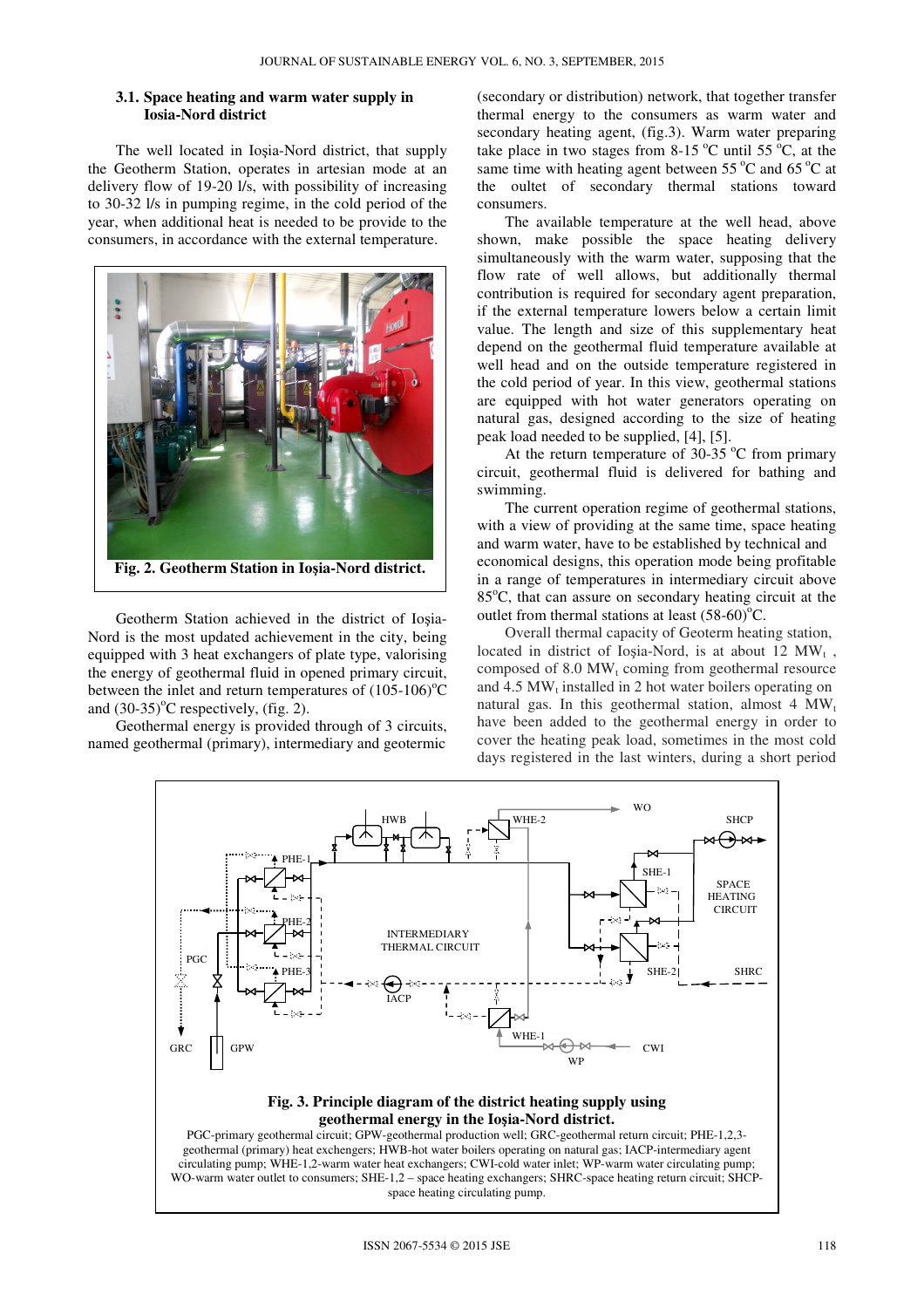of 20-25 days/year, (fig. 2), [4].

At present, in Ioşia-Nord district, more than 3,400 dwellings in multi-flats buildings, individual homes, public spaces in field of education, sport, culture are supplied simultaneously with warm water and space heating, [5].

#### **3.2. Warm water supply in Nufarul district**

Geothermal resource available in Nufarul district is exploited at present by means of 2 wells, operating in production – reinjection mode, forming a doublet-well system. The geothermal fluid temperature at the well head is about  $74^{\circ}$ C, registering a maximum flow of  $28-30$ l/s in artesian regime, that can be more rised, to about 40 l/s in underground pumping operation. Above mentioned temperatures at the well head allows the warm water preparation between  $5{\text -}15$  °C, depending on the season, and  $65-68^{\circ}$ C at a flow rate of 20-21 l/s. The geothermal fluid leaves the water heating installation at temperature of 30-  $35^{\circ}$ C, being sent into the underground by reinjection, at an average flow of 21-22 l/s, [5].

Geothermal station placed in Nufarul district has an installed capacity of about  $6$  MW<sub>t</sub>, suppling  $7$  secondary stations with heat, at present only with the view of warm water preparation, (fig. 4). In Nufărul district, about 6,000 dwellings benefit by the warm water delivery, prepared using geothermal energy, in accordance with the diagram presented in fig 5, [5].

Geothermal resource, located inside the limit of Oradea city, can contribute in a raised measure to improve the district heating supply, by an intensive exploitation of existing available potential, providing a clean, safe and cheap energy, compared with that obtained by fuels burning.

Further development of the geothermal energy use is foreseen in Nufarul district, in order to deliver space heating, besides warm water, to the consumers, usually consisting of multi-flats blocks, together with private houses and small sized public spaces, generally belonging to the trade activities. In this regard, in the



near future Transgex Company will put into operation a new doublet-well production-reinjection system that in addition with the existing doublet can assure in safe conditions an overall flow rate of about 60 l/s, at temperature of  $72-74$ °C.

According with [7], the thermal load demand in Nufarul district, estimated at  $25{\text -}26\,\text{MW}_t$  including the peak load, will be covered through of a new designed